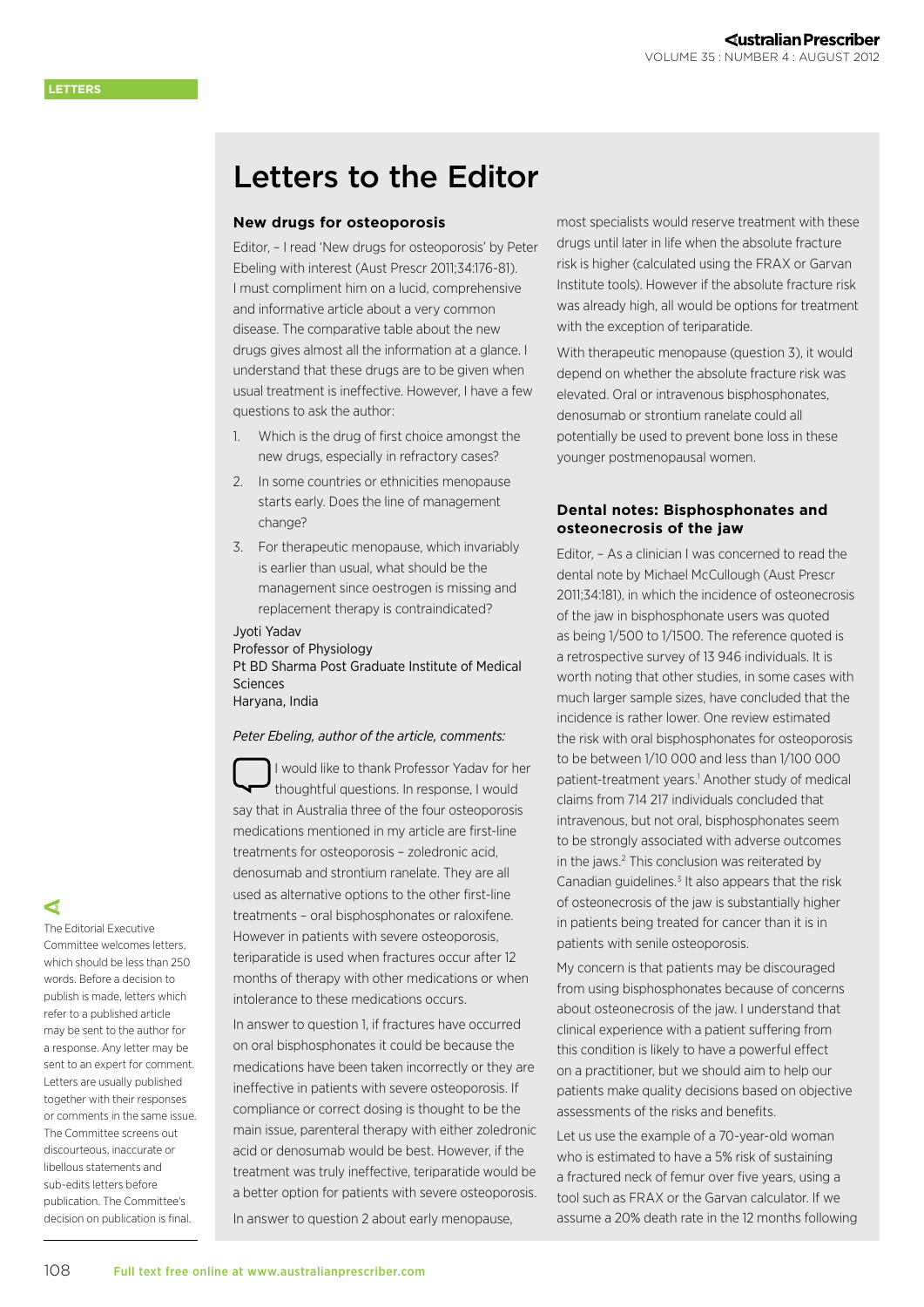such a fracture, then the absolute risk of death is 1%. Intravenous zoledronate has been shown to reduce the incidence of hip fracture by 41%. Treating the patient would reduce the five-year hip fracture risk to 2.95%, in turn reducing the risk of death to 0.59%. This absolute reduction of the risk of hip fracture of 2.05% equates to a number needed to treat of 49 to prevent a hip fracture, or 243 to prevent a premature death subsequent to a hip fracture. This compares very favourably with the potential harms of bisphosphonate use, even assuming the higher rates quoted by Dr McCullough.

It is entirely appropriate to use bisphosphonates carefully, preferably having estimated absolute fracture risk, and to take steps to optimise oral health before starting treatment.

# Simon Vanlint Discipline of General Practice University of Adelaide

#### **RE FEREN CES**

- 1. [Khosla S, Burr D, Cauley J, Dempster DW, Ebeling PR,](http://www.ncbi.nlm.nih.gov/pubmed/17663640)  [Felsenberg D, et al. Bisphosphonate-associated](http://www.ncbi.nlm.nih.gov/pubmed/17663640)  [osteonecrosis of the jaw: report of a task force of the](http://www.ncbi.nlm.nih.gov/pubmed/17663640)  [American Society for Bone and Mineral Research.](http://www.ncbi.nlm.nih.gov/pubmed/17663640)  [J Bone Miner Res 2007;22:1479-91.](http://www.ncbi.nlm.nih.gov/pubmed/17663640)
- 2. [Cartsos VM, Zhu S, Zavras AI. Bisphosphonate use and](http://www.ncbi.nlm.nih.gov/pubmed/18167381)  [the risk of adverse jaw outcomes: a medical claims study](http://www.ncbi.nlm.nih.gov/pubmed/18167381)  [of 714,217 people. J Am Dent Assoc 2008;139:23-30.](http://www.ncbi.nlm.nih.gov/pubmed/18167381)
- 3. [Khan AA, Sandor GK, Dore E, Morrison AD, Alsahli M,](http://www.ncbi.nlm.nih.gov/pubmed/18528958)  [Amin F, et al. Canadian consensus practice guidelines for](http://www.ncbi.nlm.nih.gov/pubmed/18528958)  [bisphosphonate associated osteonecrosis of the jaw.](http://www.ncbi.nlm.nih.gov/pubmed/18528958)  [J Rheumatol 2008;35:1391-7.](http://www.ncbi.nlm.nih.gov/pubmed/18528958)

## *Michael McCullough, author of the dental note, comments:*

Dr Vanlint raises some very interesting points regarding the risk of bone fracture and osteonecrosis of the jaw. We agree that the careful use of bisphosphonates after clinical assessment and estimation of fracture risk is entirely appropriate and can have significant benefits for patients.

The discussion regarding the incidence of bisphosphonate-associated osteonecrosis of the jaw continues and it was once thought to be low and of an order of 1/10 000 to 1/100 000. More recent studies show the risk to be more likely around 1/1000 (95% confidence interval 1/500 to 1/1500). 1 This was previously quoted in an information pamphlet produced for Australian doctors and dentists by both Osteoporosis Australia and the Australian Dental Association. Interestingly, some specialist single centre studies show the risk following dental extraction to be of the order of 1/300. 2 Other ongoing studies will shed more light on the true incidence and risk factors for delayed dental healing and its association with bisphosphonate use.

Irrespective of the exact incidence of this adverse event, Dr Vanlint is entirely correct in stating that optimising oral health before bisphosphonate treatment is ideal, and will diminish the likelihood of osteonecrosis of the jaw occurring.

#### **RE FEREN CES**

- 1. [Mavrokokki T, Cheng A, Stein B, Goss A. Nature and](http://www.ncbi.nlm.nih.gov/pubmed/17307586)  [frequency of bisphosphonate-associated osteonecrosis of](http://www.ncbi.nlm.nih.gov/pubmed/17307586)  [the jaws in Australia. J Oral Maxillofac Surg 2007;65:415-23.](http://www.ncbi.nlm.nih.gov/pubmed/17307586)
- 2. [Lo JC, O'Ryan FS, Gordon NP, Yang J, Hui RL, Martin D, et](http://www.ncbi.nlm.nih.gov/pubmed/19772941)  [al. Prevalence of osteonecrosis of the jaw in patients with](http://www.ncbi.nlm.nih.gov/pubmed/19772941)  [oral bisphosphonate exposure. J Oral Maxillofac Surg](http://www.ncbi.nlm.nih.gov/pubmed/19772941)  [2010;68:243-53.](http://www.ncbi.nlm.nih.gov/pubmed/19772941)

# **Medicinal mishap: Dabigatran – a new safe drug to replace an old poison?**

Editor, – Boehringer Ingelheim suggests an alternative title for the feature about dabigatran [\(Aust Prescr 2012;35:64-5](http://www.australianprescriber.com/magazine/35/2/64/5)) – Medicinal mishap: Always read the product information before prescribing.

Given the case history of the elderly woman with nephropathy (creatinine clearance (CrCl) 29 mL/min), she should clearly not have been prescribed dabigatran. This serves to reinforce the need for appropriate patient selection consistent with the approved product information which includes the contraindication 'severe renal impairment (CrCl <30 mL/min)'.

Prescribers should always read the product information before prescribing, regardless of whether a drug is new or old. As the sponsor for dabigatran, we are concerned the authors of this article did not include the dabigatran product information as a reference. The product information provides information pertinent to many of the issues raised in this case history.

On presentation to hospital, the patient was reported as having an INR of 2.5. As the authors mention later in the article, interpretation of an INR 2–3 weeks after starting dabigatran is meaningless. This information is provided in the product information. Further, and very importantly, when switching from warfarin to dabigatran, prescribers should only commence dabigatran once the INR is under 2. It is not clear whether this was confirmed in this clinical scenario.

The authors quote the Queensland Health guidelines for managing patients on dabigatran who present to hospital.<sup>1</sup> These recommendations appear broadly consistent with the product information for dabigatran. Interventions recommended for the reversal of moderate-to-severe or life-threatening bleeding by the Queensland Health document